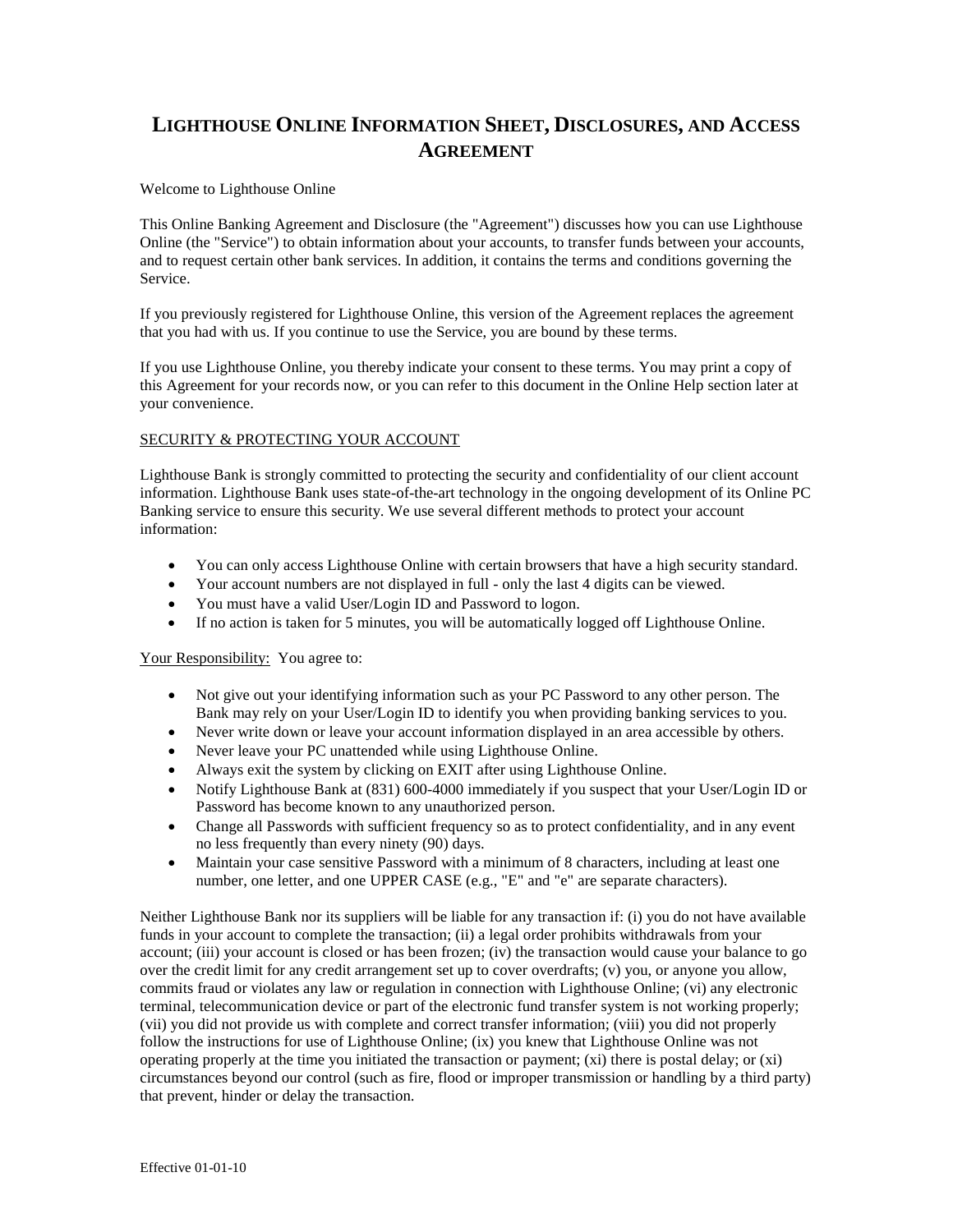# LIGHTHOUSE ONLINE E-MAIL COMMUNICATIONS

Electronic messages sent and received via the "Contact Us" option in Lighthouse Online (i.e., once your User/Login ID and Password have been accepted by Lighthouse Bank and your browser shows that a secure connection has been established) are secure. Communications sent over the public Internet are not necessarily secure. Therefore, we will not send, and we strongly suggest that you do not send, any confidential account information unless using the electronic communication options provided in our Client Service section. You agree that we may take a reasonable time (no more than ten (10) business days) to act on any e-mail. Correspondence that requires expeditious handling -- for example, if you need to report an unauthorized transaction from one of your accounts, or if you need to immediately stop payment on a check you have issued, should be made by calling the Bank. You agree that Lighthouse Bank may send you electronic messages about other products or services we offer.

## MONEY MARKET AND SAVINGS ACCOUNTS

If you use Lighthouse Online in connection with a Money Market or Savings Account, please read the information below.

While you can access your Money Market or Savings Account using Lighthouse Online, Federal regulations limit certain types of withdrawals and transfers (including those made by phone, preauthorized, automatic, wire and advances for overdraft protection) to 6 per monthly statement cycle, only three of which may be made by check, draft, check/debit card or point-of-sale (POS).

### FUNDS TRANSFER SERVICE

If you are a consumer, and you have a User/Login ID and Password from us, you will be able to transfer funds between your Lighthouse Bank accounts. If you do not want to have the ability to transfer funds between accounts using Lighthouse Online, or if you want to restrict the accounts from which you can transfer funds using your User/Login ID and Password, call us at (831) 600-4000, and we will make the necessary adjustments to this service for you*, which may require you to follow-up your request in writing*. Removing the funds transfer capability will also remove viewing capabilities.

The terms that apply to the Funds Transfer Service are set forth more fully below.

### LIGHTHOUSE ONLINE FUNDS TRANSFER PROVISIONS

As a Lighthouse Online client, you can make immediate transfers between your Lighthouse Bank deposit accounts (including Money Market and Savings Accounts) over the Internet. All such transfers are subject to the terms of these Online PC Banking Funds Transfer Provisions (the "Transfer Provisions").

You can also use Lighthouse Online to transfer funds between certain line of credit accounts and your deposit accounts. Transfers are not permitted from one line of credit account to another line of credit account.

By using the Funds Transfer Service (the "Service"), you agree to these Transfer Provisions.

### 1. General Information.

- a. Meaning Of Terms. As used in the Transfer Provisions, the following words have the meanings given below.
	- "You" and "your(s)" refer to each person (including any business) who applies to use the Service, and each person who uses the Service with the permission of an applicant.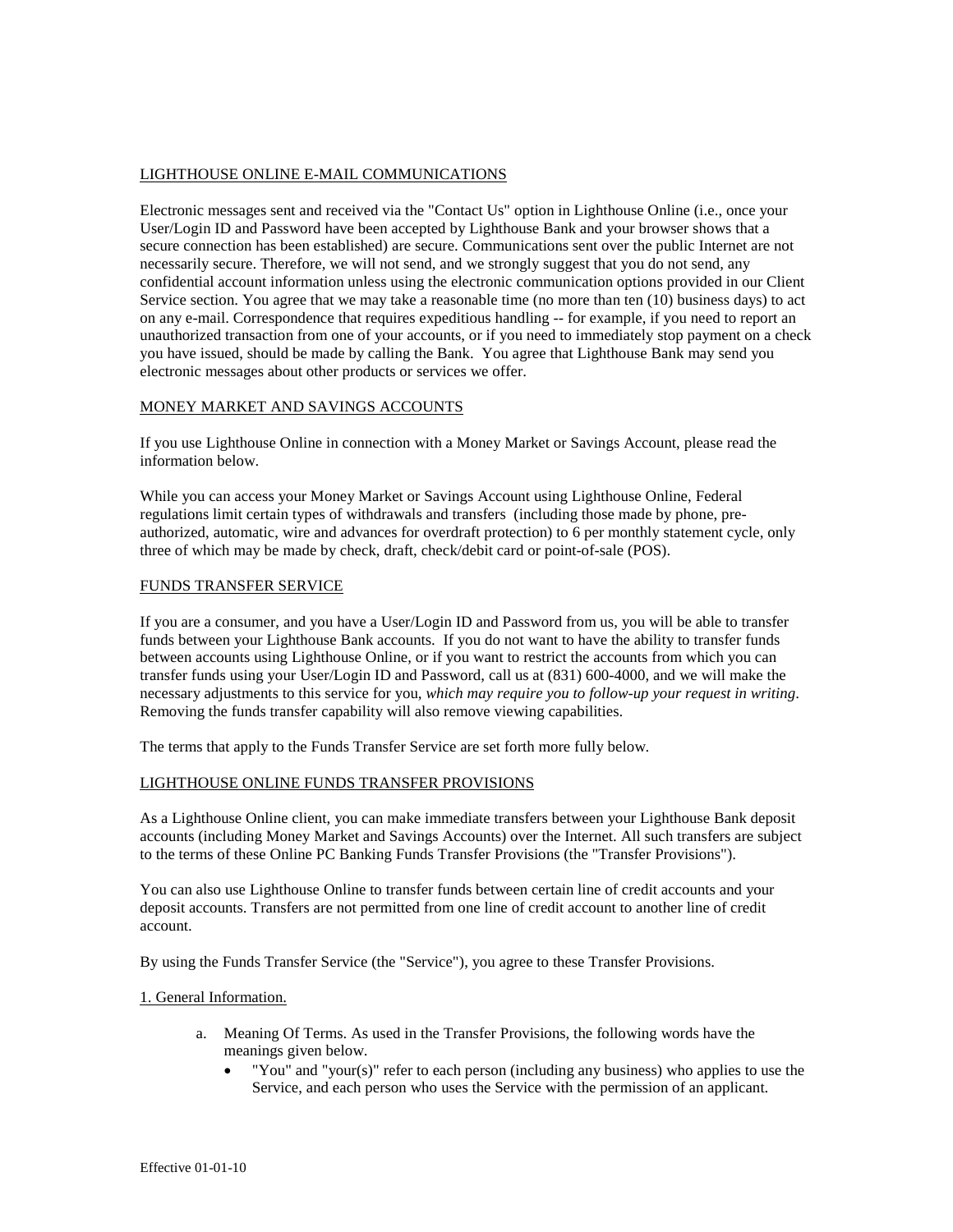- "We," "us," "our(s)," "Lighthouse Bank," or "Bank" refer to the Lighthouse Bank depository institution that holds an account that is accessed by the Service.
- "Business Day" means Monday through Friday, except banking holidays.
- b. Authorization to Charge Accounts. You are responsible for all transfers you or your authorized representative makes using the Service. You authorize us to debit your designated account(s) for any transactions accomplished through the use of the Service (including the transfer of funds from another deposit account or certain lines of credit that provides overdraft protection, if you have one of those services in effect). You agree that we may comply with transfer instructions entered by any one person using an authorized User/Login ID and Password, notwithstanding any provision that may be contained in other account documentation purporting to require more than one signature to withdraw funds from the account.

If you permit another person to use Lighthouse Online or give them your User/Login ID or Password, you are responsible for transfers, payments or advances that person makes from the deposit and credit accounts linked to your Service registration even if that person exceeds your authorization.

c. Schedule of Fees for the Funds Transfer Service. Fees applicable to the funds transfer service are disclosed under Charges and Fees below.

## 2. Lighthouse Online Funds Transfer Service Particulars.

a. Types of Transfers; Posting. You can transfer funds between your Checking, Money Market, Savings and Lines of Credit accounts using Lighthouse Online. (For more information on transfers from your Money Market and Savings Accounts, please see the section above titled Money Market and Savings Accounts.) All such transfers are effective when you complete the transaction online.

You can also transfer funds between your deposit accounts and certain line of credit accounts using Lighthouse Online. Transfers to a line of credit account will not be reflected in your line of credit account until the business day following the day on which you complete the transaction. You cannot transfer funds between multiple line of credit accounts using the Service.

- b. Limits on Transactions. There is a maximum dollar limit on any transfer equal to the available balance in your account plus the available balance or credit balance in any other account or line of credit attached to the deposit account to provide overdraft protection.
- c. Availability. Funds must be available in the account from which you wish to transfer funds on the date you enter the transaction.
- d. Restrictions on Transfers from Savings and Money Market Accounts. Under Federal Reserve Board Regulation D, you may make an unlimited number of deposits or transfers into a savings or money market account; however, you may make no more than six transfers or withdrawals out of such an account per monthly statement cycle (not counting transactions made at ATMs or at Lighthouse Bank). Transfers made by telephone, personal computer or funds automatically transferred from a savings or money market account to another deposit account for overdraft protection are counted toward the six total permitted monthly transfers or withdrawals. If your transactions exceed the legal limit, we will charge you a fee for each such transaction in excess of the legal limit. If you exceed the restrictions more than three times during a 12-month period, we will close your savings account or convert your money market account to a non-interest bearing checking account. On Money Market or Savings accounts, we charge a fee for each withdrawal or transfer in excess of six per month. The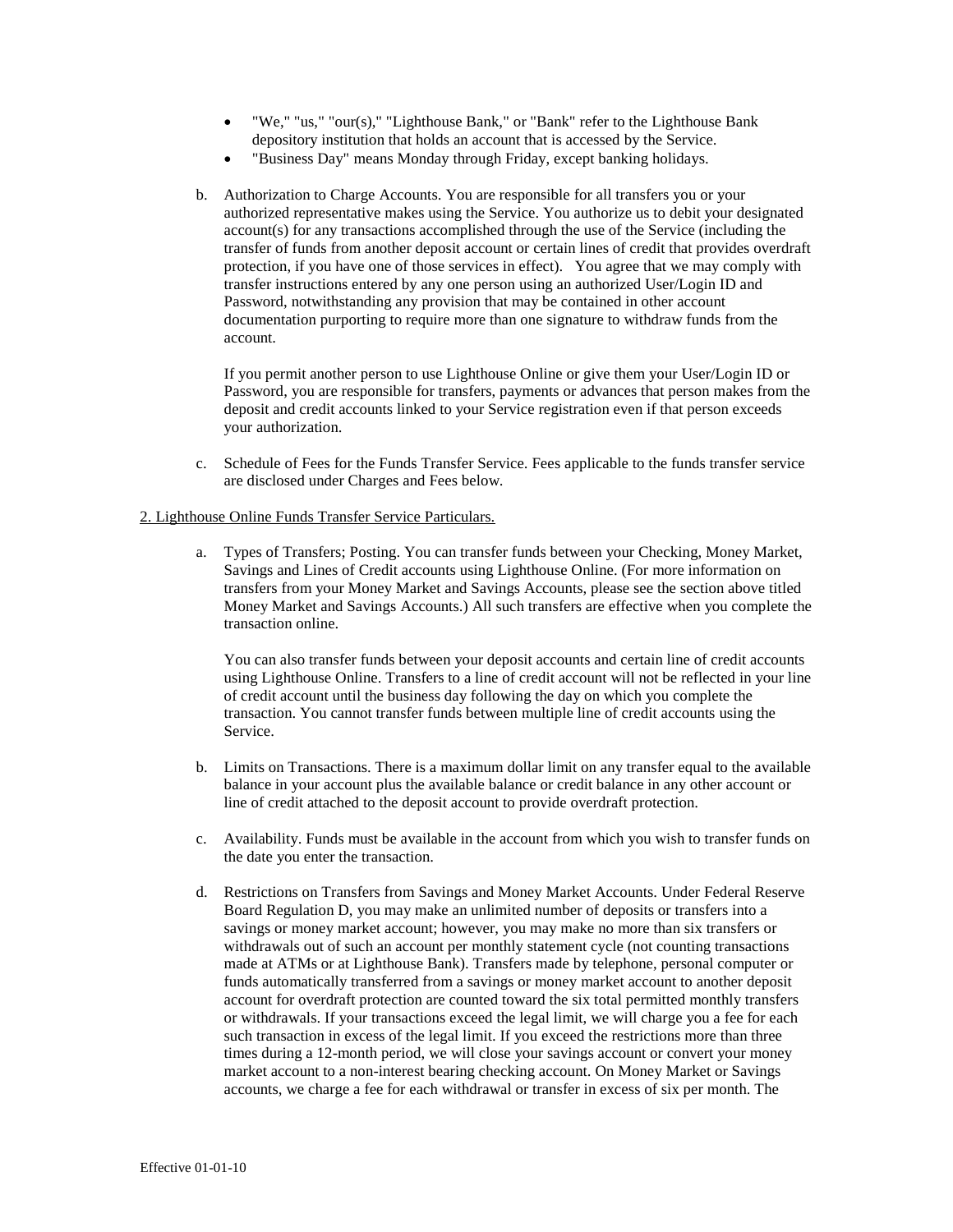amount of these fees and the minimum balances necessary to avoid these fees, where applicable, are set forth in the Schedule of Fees at the end of this Agreement.

e. Insufficient Funds to Complete Transfer. If your account does not have sufficient funds to complete a transfer as of the date the transfer is scheduled to be made, the transfer may not be completed, but if we do complete the transfer as an accommodation to you, you are responsible for any overdraft created including any applicable NSF/OD fees.

Correcting or Canceling Your Transfer. You cannot cancel your transfer after it has been entered in Lighthouse Online and the information transmitted to us. You can correct information about a transfer before you send us the information, and you can use Lighthouse Online to reverse a transaction after it has been entered.

- f. Documentation and Verification of Transfers. The date and amount of transfers made through Lighthouse Online will be shown on the Transaction History, and will also be shown on your statements for the accounts from which and to which the transfer is made.
- g. Address and Telephone Number for Notification of Unauthorized Use. If you believe your User/Login ID or password has become known by an unauthorized person, or that someone has transferred money without your permission, call Lighthouse Bank immediately at: (831) 600-4000, or write to: Lighthouse Bank, P.O. Box 8317, Santa Cruz, Ca. 95061-0317. If you suggest that an unauthorized transfer may have occurred, we may require you to sign an affidavit.

Also contact us with any other questions or problems that you may have regarding the Service, including:

- You have a problem with a transfer you authorized, or your statement reflects a transfer you think is an error.
- You need to obtain documentation concerning a transfer previously issued from your account. (There may be a fee for these requests, as disclosed in the Schedule of Fees at the end of this Agreement).
- h. Disclosure of Account Information. We may disclose information to third parties about your account or the payments or transfers you make:
	- When necessary for verifying or completing payments or transfers, or to resolve a problem related to a payment or transfer;
	- To verify the existence and status of your account for a third party such as a credit bureau or merchant;
	- At the Bank's discretion, to any of our subsidiaries or affiliates;
	- If you give us your written (including electronic message) permission; or as otherwise permitted or required in the Bank's Deposit Agreement and Disclosures or other applicable agreements, or by law or government regulations.

# STOP PAYMENT SEVICES

The Customer acknowledges that the Stop Payment feature of the Services is an alternate entry system for issuing Stop Payment Orders. When utilizing this feature, customer warrants that the information describing the check or draft, including the check or scheduled transfer date, its exact amount, the check number and payee, is correct. Customer acknowledges that the exact amount of the check or draft is required, and if the incorrect amount or any other incorrect information is provided, the Bank will not be responsible for failing to stop payment on the item. Customer agrees that the Stop Order must be received by the Bank within a reasonable time for the Bank to act on the order prior to final payment of the check, or if an ACH/EFT transfer, at least three (3) business days preceding the scheduled date of the pre-authorized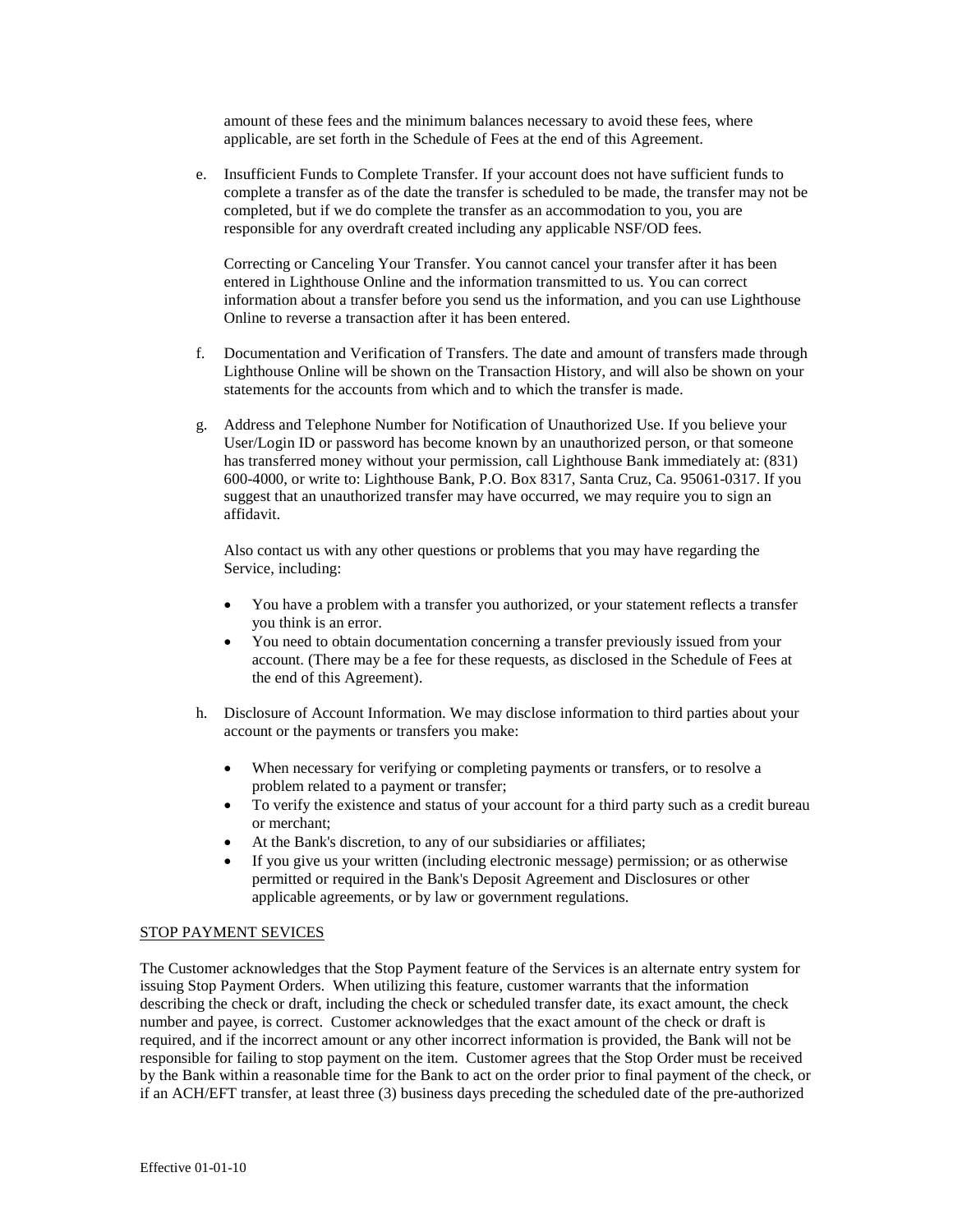ACH/EFT. A Stop Payment Order received by the Bank using this service will be accepted as if it were in written form, will be effective for six (6) months only, and will expire automatically at that time, without further notice, unless specifically renewed prior to expiration.

# MISCELLANEOUS PROVISIONS RELATED AGREEMENTS

Your Lighthouse Bank accounts accessed by Lighthouse Online continue to be governed by the following Lighthouse Bank agreements and documents, as they are amended from time to time: (1) Deposit Agreement and Disclosures, (2) the applicable Schedule of Fees, (3) the applicable Miscellaneous Fees. If you have overdraft protection that is accessed by the Service, they continue to be governed by the applicable agreements you have with Lighthouse Bank. If any inconsistency exists between such other documentation and this Agreement, then this Agreement shall control to the extent of the inconsistency.

## NEW SERVICES

We may, from time to time, introduce new services that are part of Lighthouse Online. We will update this Agreement to notify you of these new services. By using Lighthouse Online after those new services become available, you agree to be bound by the terms contained in the revised agreement.

## VIRUS PROTECTION

You agree that Lighthouse Bank is not responsible for any electronic virus that you may encounter using Lighthouse Online. We encourage you to routinely scan your PC and diskettes using any virus protection product you deem reliable to detect and remove any viruses found. Undetected or unrepaired, a virus may corrupt and destroy your programs, files and even your hardware.

## DAMAGES AND WARRANTIES

In addition to the terms previously disclosed, Lighthouse Bank is not responsible for any losses, errors, injuries, expenses, claims, attorney's fees, interest or other damages, whether direct, indirect, special, punitive, incidental or consequential, (collectively, "Losses") caused by Lighthouse Online or in any way arising out of the installation, use or maintenance of your personal computer hardware or software, including any software provided by Lighthouse Bank or one of its suppliers. In addition, Lighthouse Bank disclaims any responsibility for any electronic virus(es) a Client may encounter after installation of such software or use of Lighthouse Online. Without limiting the foregoing, neither Lighthouse Bank nor its suppliers shall be liable for any: (i) failure to perform or any Losses arising out of an event or condition beyond their reasonable control, including but not limited to communications breakdown or interruption, acts of God or labor disputes; or (ii) the loss, confidentiality or security of any data while in transit via the Internet, communication lines, postal system or ACH network. Lighthouse Bank and its suppliers provide Lighthouse Online from their own sites and they make no representation or warranty that any information, material or functions included in Lighthouse Online are appropriate for use by you in your jurisdiction. If you choose to use Lighthouse Online, you do so, on your own initiative and are solely responsible for compliance with applicable local laws and regulations. Neither Lighthouse Bank nor its suppliers warrant the adequacy, accuracy or completeness of any information provided as a part of Lighthouse Online, the Bill Payment Services, or contained in any third party sites linked to or from Lighthouse Bank's web site. LIGHTHOUSE BANK MAKES NO REPRESENTATIONS OR WARRANTIES REGARDING THE ACCURACY, FUNCTIONALITY OR PERFORMANCE OF LIGHTHOUSE ONLINE, OR ANY SOFTWARE THAT MAY BE USED IN CONNECTION WITH SAME. LIGHTHOUSE BANK DISCLAIMS ANY EXPRESS OR IMPLIED WARRANTIES, INCLUDING ANY WARRANTIES OF MERCHANTABILITY, FITNESS FOR A PARTICULAR PURPOSE OR ERROR-FREE OPERATION.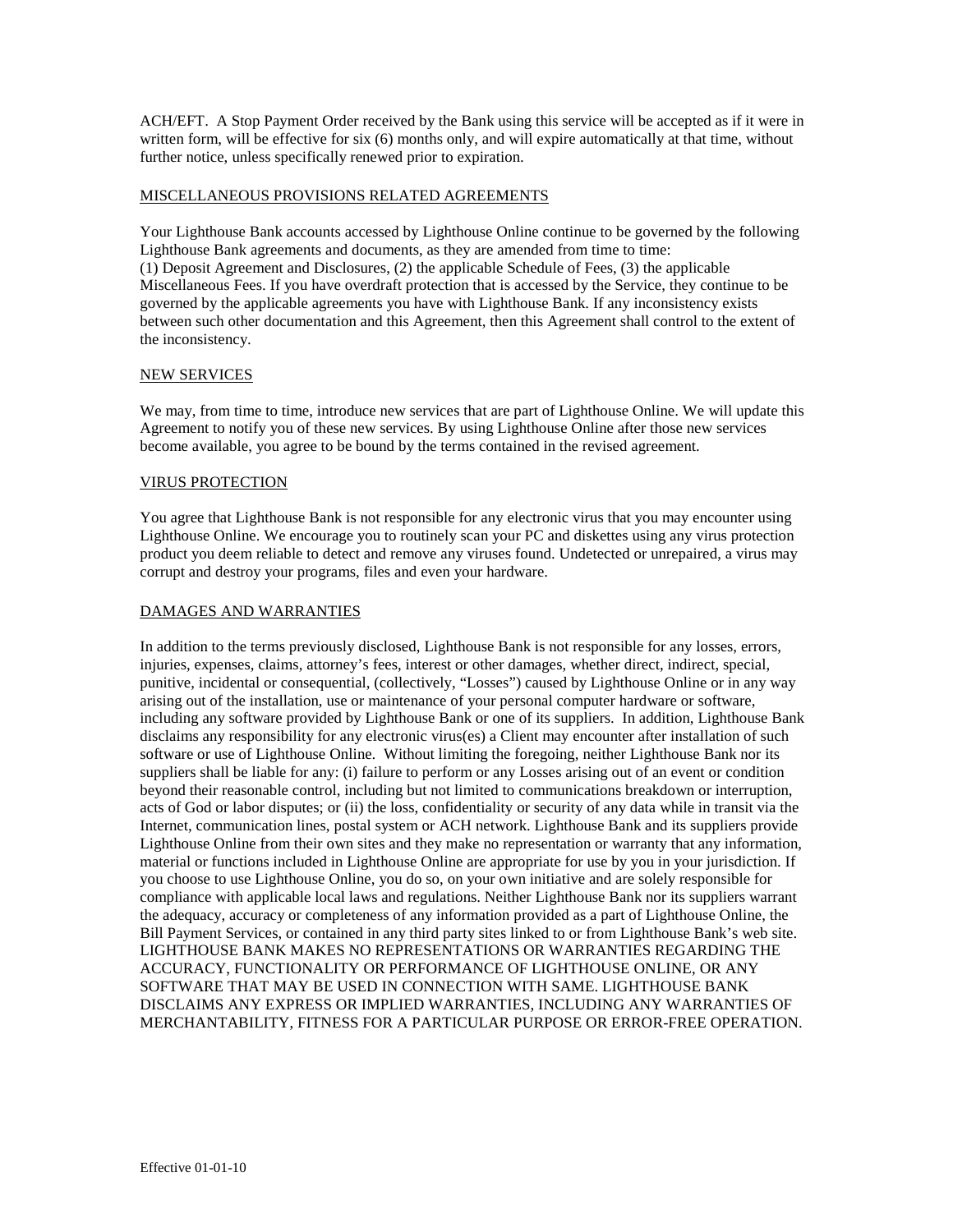## OUR LIABILITY

Except as specifically provided in this Agreement or where the law requires a different standard, you agree neither Lighthouse Bank nor any third party service providers engaged by Lighthouse Bank to perform any of the services connected with Lighthouse Online shall be responsible for any damages, loss, property damage or bodily injury, incurred as a result of your using or attempting to use the Lighthouse Online Service, whether caused by the equipment, software, Internet browser providers such as Netscape (Netscape Navigator browser) or Microsoft (Microsoft Internet Explorer browser), Internet access providers or on-line service providers or an agent or subcontractor of any of the foregoing. Nor shall Lighthouse Bank or any third party service providers engaged by Lighthouse Bank be responsible for any direct, indirect, special or consequential, economic or other damages arising in any way out of the installation, use or maintenance of the equipment, software, Lighthouse Online or Internet browser or access software, or from the unavailability of Lighthouse Online or for any errors in information provided through that service.

#### INDEMNIFICATION

Client shall indemnify, defend and hold harmless Lighthouse Bank and its officers, employees, directors, suppliers and agents, in their individual capacities or otherwise, from and against any Losses arising out of: (i) Client's negligence; (ii) Client's failure to comply with applicable law; or (iii) Client's failure to comply with the terms of this Agreement.

#### ADDITIONAL REMEDIES

Due to the likelihood of irreparable injury, Lighthouse Bank shall be entitled to an injunction prohibiting any breach of this Agreement by Client.

### OUR ABILITY TO TERMINATE SERVICES

You are responsible for complying with all the terms of this Agreement and with the terms of the agreements governing the accounts to or from which transfers are made using the Service. We can terminate your electronic banking privileges under this Agreement without notice to you if you do not pay any fee when due, or if you do not comply with any agreement governing your accounts, or if any such account is not maintained in good standing.

We can also terminate the Service if we believe that an actual or potential unauthorized use of your User/Login ID, Password or account may be occurring.

Lighthouse Bank reserves the right to terminate your access to the Lighthouse Online Service or any portion of it in its sole discretion, without notice and without limitation, except as may be required by law.

#### AMENDMENT

We can amend this Agreement upon notice to you, which you agree may be sent by e-mail. Any notice will be effective no later than ten (10) days after we send the notice (unless a law or regulation requires a longer notice period), whether or not you have retrieved the notice by that time.

Changes in Terms: Lighthouse Bank reserves the right to terminate, change the charges, fees or other terms described in this Agreement at any time. When changes are made, we will notify you by either: 1) electronic mail; 2) physical mail at the address shown in our records; and/or 3) update of our web site.

## APPLICABLE RULES, LAWS, AND REGULATIONS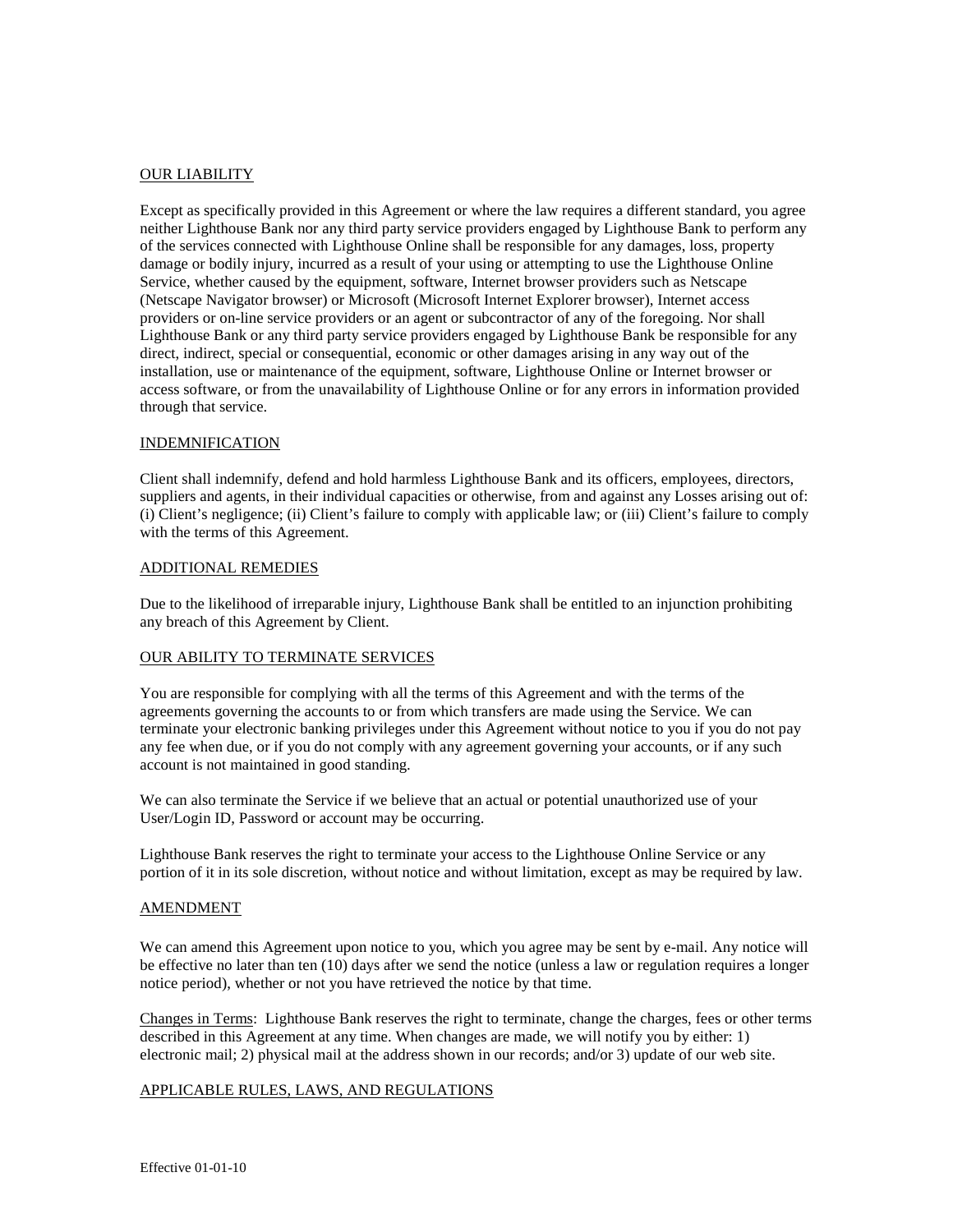You submit to the jurisdiction of, and this Agreement shall be governed by the laws of, the State of California, U.S.A., as well as the federal laws of the U.S.A. Venue for any action arising out of this Agreement shall be in a state court of competent jurisdiction covering County of Santa Cruz, California, U.S.A. The prevailing party in any such action shall be entitled to the recovery of its reasonable attorney's fees, costs, and expenses.

## ASSIGNMENT

Lighthouse Bank may assign its rights and/or delegate all or a portion of its duties under this Agreement to a third party.

### INTEGRATION

This Agreement constitutes the entire understanding of the parties with respect to the subject matter of this Agreement, and all prior agreements, understandings and representations concerning such subject matter are canceled in their entirety. Notwithstanding the foregoing, this Agreement is in addition to any other agreements between you and Lighthouse Bank.

### SEVERABILITY

If there is a conflict between the terms and conditions of this Agreement and one or more terms contained in another agreement between you and Lighthouse Bank, this Agreement will control.

### WAIVER

Lighthouse Bank shall not, by the mere lapse of time, without giving notice or taking other action, be deemed to have waived any of its rights under this Agreement. No waiver by Lighthouse Bank of a breach of this Agreement shall constitute a waiver of any prior or subsequent breach of this Agreement.

# FORCE MAJEURE

Neither party shall be liable for any loss nor damage due to causes beyond its control, including fire, explosion, lightning, pest damage, power surges or failures, strikes or labor disputes, water, acts of God, the elements, war, civil disturbances, acts of civil or military authorities or the public enemy, inability to secure raw materials, transportation facilities, fuel or energy shortages, acts or omissions of communications carriers, or other causes beyond that party's control. Either party may terminate this Agreement immediately on written notice if the other party is prevented from performing its obligations under this Agreement for a period of more than thirty (30) days due to the reasons set forth in this subsection.

### **CONSTRUCTION**

This Agreement shall be construed equally against the parties regardless of who is more responsible for its preparation. If there is a conflict between a part of this Agreement and any present or future law, the part of this Agreement that is affected shall be curtailed only to the extent necessary to bring it within the requirements of that law.

### CHARGES AND FEES

Client Service requests for which you may be charged by Lighthouse Bank include: ordering copies of checks, copies of statements or other requests made through the 'Send a Request' option. These service requests are subject to Lighthouse Bank's normal service charges that were disclosed at account opening and in any subsequent editions of or amendments to your Schedule of Fees brochure. Please refer to the latest version of your Schedule of Fees & Disclosure document and any applicable amendments.

Transfers of funds using Lighthouse Online are free except as follows: If you have a Money Market or Savings Account, the number of transactions that you are allowed during a monthly statement cycle is